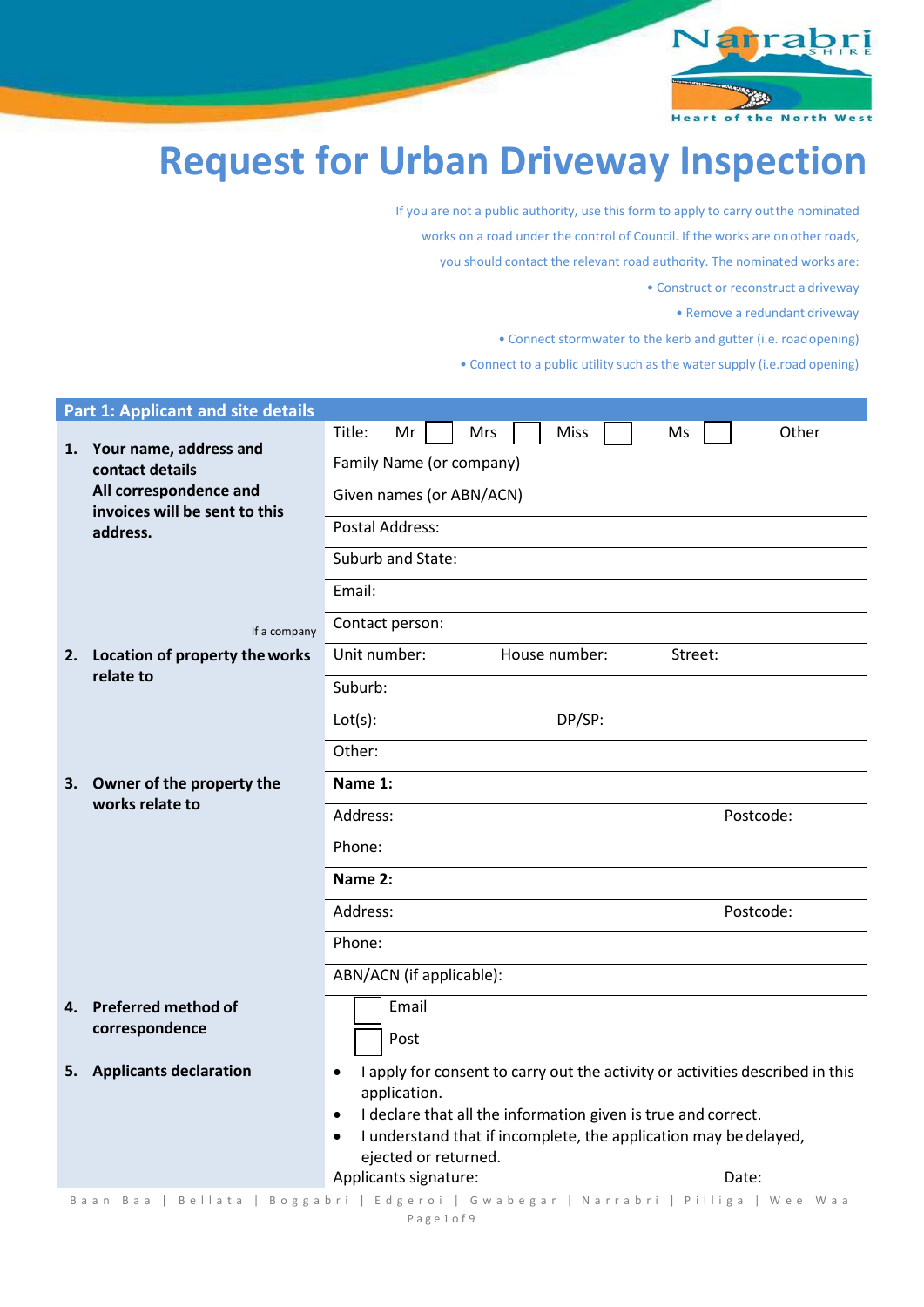**Heart of the North West** 

Narrabri

|    | <b>Part 2: Permit details</b>                             |                                                                                                      |  |  |  |  |  |  |
|----|-----------------------------------------------------------|------------------------------------------------------------------------------------------------------|--|--|--|--|--|--|
|    | 6. Are the works associated with                          |                                                                                                      |  |  |  |  |  |  |
|    | a Development Application                                 | Yes<br><b>Consent Number:</b><br>Date issued:                                                        |  |  |  |  |  |  |
|    |                                                           |                                                                                                      |  |  |  |  |  |  |
|    | (DA) or a Complying<br><b>Development Certificate</b>     |                                                                                                      |  |  |  |  |  |  |
|    |                                                           | Note: Applications associated with a DA should be lodged after the DA<br>has been determined.        |  |  |  |  |  |  |
|    | (CDC)?                                                    |                                                                                                      |  |  |  |  |  |  |
|    |                                                           | No, it is needed before a CDC can be issued or,                                                      |  |  |  |  |  |  |
|    |                                                           |                                                                                                      |  |  |  |  |  |  |
|    |                                                           | No, it is not related to a recent approval.                                                          |  |  |  |  |  |  |
| 7. | Describe the proposed work<br>(tick the applicable boxes) | A. Driveway                                                                                          |  |  |  |  |  |  |
|    |                                                           | The application will include:                                                                        |  |  |  |  |  |  |
|    |                                                           | New Driveway<br>How many?                                                                            |  |  |  |  |  |  |
|    |                                                           | Reconstruct an existing driveway                                                                     |  |  |  |  |  |  |
|    |                                                           | Remove the existing driveway and replace with kerb                                                   |  |  |  |  |  |  |
|    |                                                           | Other                                                                                                |  |  |  |  |  |  |
|    |                                                           | If the works involve a driveway, what is the proposed surface finish?                                |  |  |  |  |  |  |
|    |                                                           | Exposed aggregate<br>Plain concrete                                                                  |  |  |  |  |  |  |
|    |                                                           | Stencil patterned concrete (no-stamped concrete permitted)                                           |  |  |  |  |  |  |
|    |                                                           |                                                                                                      |  |  |  |  |  |  |
|    |                                                           | Please specify type and colour:                                                                      |  |  |  |  |  |  |
|    |                                                           | * Please note all concrete footpaths must be in plain concrete only, unless<br>specified by Council. |  |  |  |  |  |  |
|    |                                                           | <b>B. Road Opening (other than driveway)</b>                                                         |  |  |  |  |  |  |
|    |                                                           | Nature of works being undertaken:                                                                    |  |  |  |  |  |  |
|    |                                                           | Connect property stormwater to the kerb and gutter                                                   |  |  |  |  |  |  |
|    |                                                           | Connect to a Public Utility                                                                          |  |  |  |  |  |  |
|    |                                                           | Other:                                                                                               |  |  |  |  |  |  |
|    |                                                           |                                                                                                      |  |  |  |  |  |  |
|    |                                                           | Location of Opening:                                                                                 |  |  |  |  |  |  |
|    |                                                           | Kerb & Guttering<br>Footpath<br>Road                                                                 |  |  |  |  |  |  |
|    |                                                           | Other:                                                                                               |  |  |  |  |  |  |
|    |                                                           | Surface type:                                                                                        |  |  |  |  |  |  |
|    |                                                           | Concrete<br>Asphalt<br>Pavers<br>Earth                                                               |  |  |  |  |  |  |
|    |                                                           | Dimensions:                                                                                          |  |  |  |  |  |  |
|    |                                                           | *Is the permanent restoration to be undertaken by:                                                   |  |  |  |  |  |  |
|    |                                                           |                                                                                                      |  |  |  |  |  |  |
|    |                                                           | Council (restoration fees apply - refer to Council Fees and Charges)                                 |  |  |  |  |  |  |
|    |                                                           | Applicant                                                                                            |  |  |  |  |  |  |
|    |                                                           |                                                                                                      |  |  |  |  |  |  |
|    | 8. Who will be doing the work?                            | Contractor's name:                                                                                   |  |  |  |  |  |  |
|    | (If the contractor is not known please                    |                                                                                                      |  |  |  |  |  |  |

Postal address:

put TBA)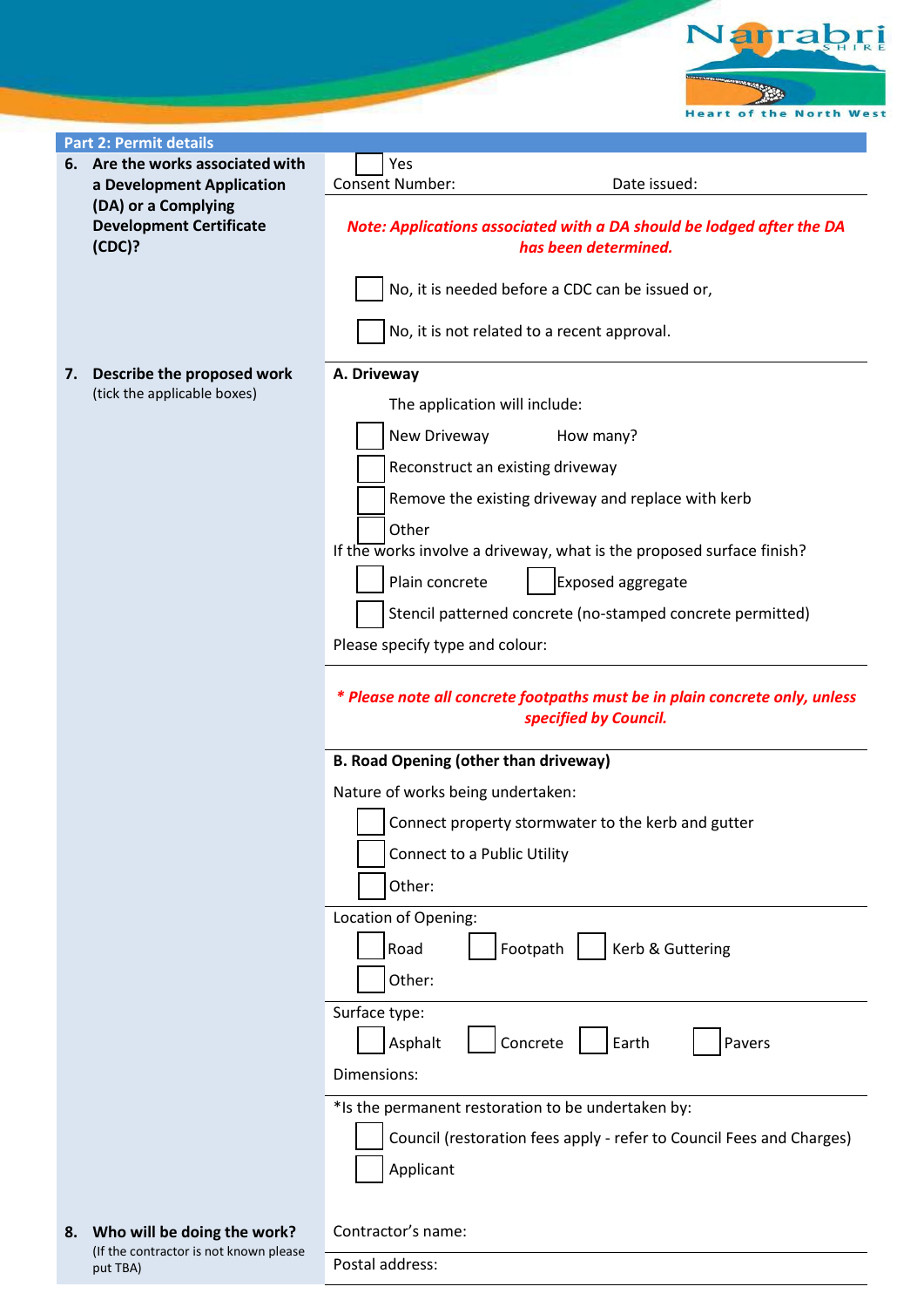

|                                                                  | Suburb:<br>Postcode:                                                                                                                            |
|------------------------------------------------------------------|-------------------------------------------------------------------------------------------------------------------------------------------------|
|                                                                  | Phone:                                                                                                                                          |
|                                                                  | Email:                                                                                                                                          |
|                                                                  | Licence No:                                                                                                                                     |
| Commencement date?<br>9.                                         | The proposed works must be commenced within 12 months of the date of                                                                            |
|                                                                  | any approval issued. Please allow 4 weeks for driveway applications to be                                                                       |
|                                                                  | processed.                                                                                                                                      |
|                                                                  | Proposed Commencement date:                                                                                                                     |
| 10. Public liability insurance details                           | Insurance company                                                                                                                               |
|                                                                  | Amount of cover \$<br>Policy No:                                                                                                                |
| 11. Probity                                                      | Do any 'parties to the application' have a pecuniary or non-pecuniary                                                                           |
| Parties include owners, applicants,<br>developers and companies. | interest with:                                                                                                                                  |
|                                                                  | a) a staff member, councillor, contractor or related to someone who is a                                                                        |
|                                                                  | staff member, councillor, contractor of Narrabri Shire Council? or,                                                                             |
|                                                                  | b) a State or Federal Member of Parliament?                                                                                                     |
|                                                                  | Yes. If yes, state the relationship and person                                                                                                  |
|                                                                  | No                                                                                                                                              |
|                                                                  |                                                                                                                                                 |
|                                                                  | <b>Protecting your Privacy</b>                                                                                                                  |
| legislation and Councils' Privacy Management Policy.             | Narrabri Shire Council is committed to protecting your privacy. We take reasonable steps to comply with relevant                                |
| <b>Purpose of collection:</b>                                    | To enable Council as the consent authority to assess your proposal.                                                                             |
| <b>Intended recipients:</b>                                      | Council Staff and any other relevant government agencies that may be                                                                            |
|                                                                  | required to assess the proposal.                                                                                                                |
| Supply:                                                          | The information is a statutory requirement related to the assessment                                                                            |
|                                                                  | $\bullet$<br>of the application.                                                                                                                |
| <b>Consequence of non-provision:</b>                             | Your application may not be accepted or processed due to a lack of                                                                              |
|                                                                  | information.                                                                                                                                    |
|                                                                  |                                                                                                                                                 |
| Storage:                                                         | Narrabri Shire Council, 46-48 Maitland Street, Narrabri NSW 2390 will<br>$\bullet$                                                              |
|                                                                  | store details of the application. Individuals can access the details of the<br>application under the Government Information (Public Access) Act |
|                                                                  | 2009.                                                                                                                                           |
| <b>Access:</b>                                                   | Your information can be checked for accuracy by calling (02) 6799 6866                                                                          |
|                                                                  | <b>How to lodge your Application</b>                                                                                                            |
| Applications can be lodged either:                               | In person at the Administration Building, located at 46-48 Maitland<br>1.                                                                       |
|                                                                  | Street, Narrabri. We are open for business from 8:30am to 5:00pm,                                                                               |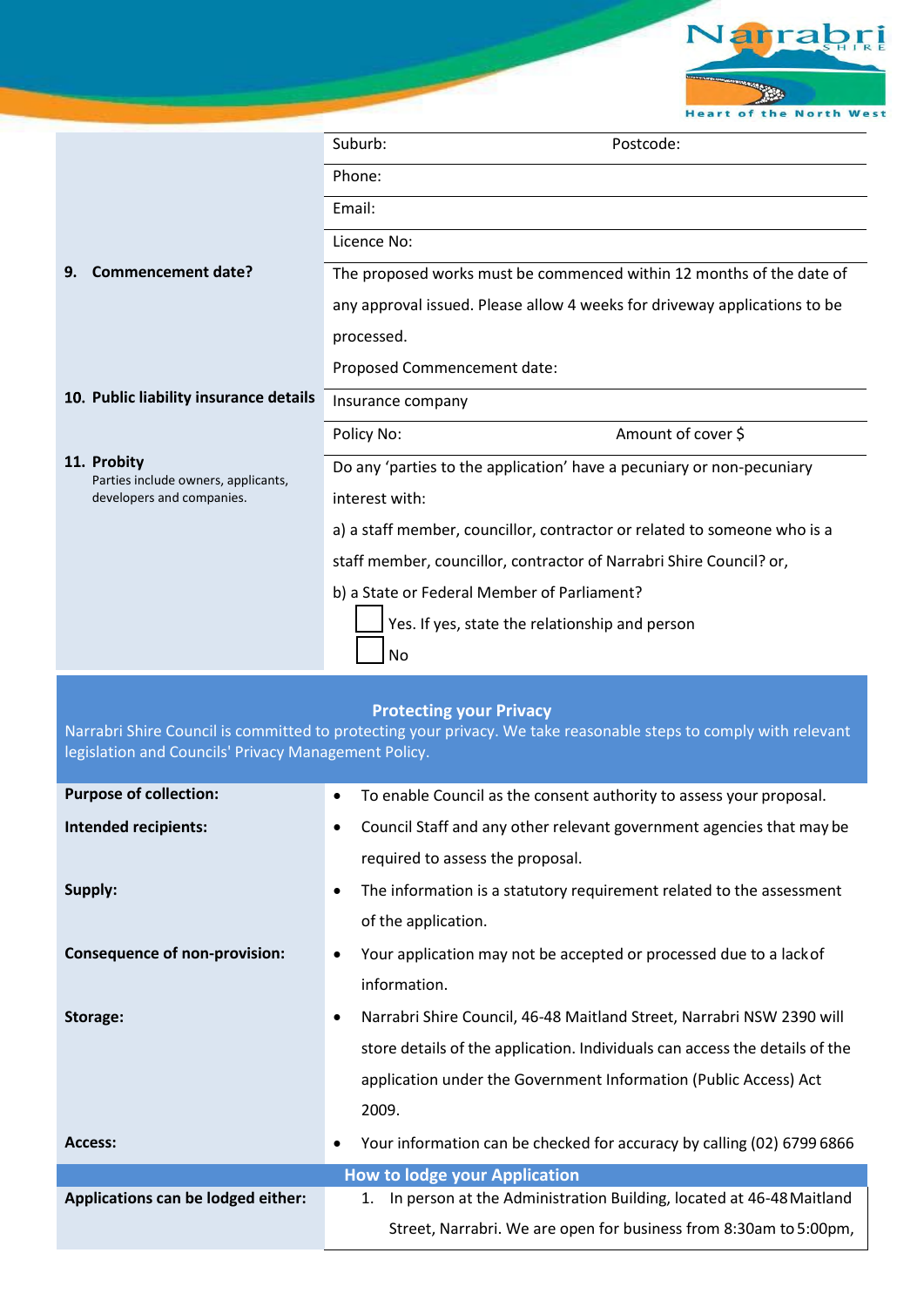

|                                                | Mondays to Fridays. Payments are only accepted between 8:45am            |  |  |  |  |
|------------------------------------------------|--------------------------------------------------------------------------|--|--|--|--|
|                                                | and 4:00pm.                                                              |  |  |  |  |
|                                                | By mail - Postal address 'The General Manager', Narrabri Shire<br>2.     |  |  |  |  |
|                                                | Council, PO Box 261, Narrabri NSW 2390.                                  |  |  |  |  |
|                                                | Email electronic copies to council@narrabri.nsw.gov.au<br>3.             |  |  |  |  |
| <b>Fees and Payment Methods</b>                | You can pay by cash, cheque or the following credit/debit cards using    |  |  |  |  |
|                                                | EFTPOS: Visa or MasterCard.                                              |  |  |  |  |
|                                                | Make cheques payable to Narrabri Shire Council.                          |  |  |  |  |
|                                                |                                                                          |  |  |  |  |
|                                                | Do not send cash in the mail.                                            |  |  |  |  |
| Acknowledgement                                | We will acknowledge that we have received your application. You will     |  |  |  |  |
|                                                | receive a letter and receipt specifying the amount of fees paid, and the |  |  |  |  |
|                                                | registered number of the application.                                    |  |  |  |  |
| <b>Fees</b>                                    |                                                                          |  |  |  |  |
| Refer to Council website for fees and charges. |                                                                          |  |  |  |  |

| <b>OFFICE USE ONLY</b>     |                      |  |  |  |  |  |
|----------------------------|----------------------|--|--|--|--|--|
| <b>INSPECTION DETAILS</b>  |                      |  |  |  |  |  |
| <b>Inspection Officer:</b> | <b>Position:</b>     |  |  |  |  |  |
| Date of Inspection:        | Pass/Fail:           |  |  |  |  |  |
| <b>Comments:</b>           |                      |  |  |  |  |  |
| <b>CSR Number:</b>         | <b>Date Entered:</b> |  |  |  |  |  |

| <b>OFFICE USE ONLY</b>     |                   |                    |                       |      |  |  |  |  |
|----------------------------|-------------------|--------------------|-----------------------|------|--|--|--|--|
| Fee Type                   | <b>Department</b> | <b>Amount Paid</b> | <b>Receipt Number</b> | Date |  |  |  |  |
| <b>Driveway</b>            |                   |                    |                       |      |  |  |  |  |
| <b>Additional Driveway</b> |                   |                    |                       |      |  |  |  |  |
| <b>Road Openings</b>       |                   |                    |                       |      |  |  |  |  |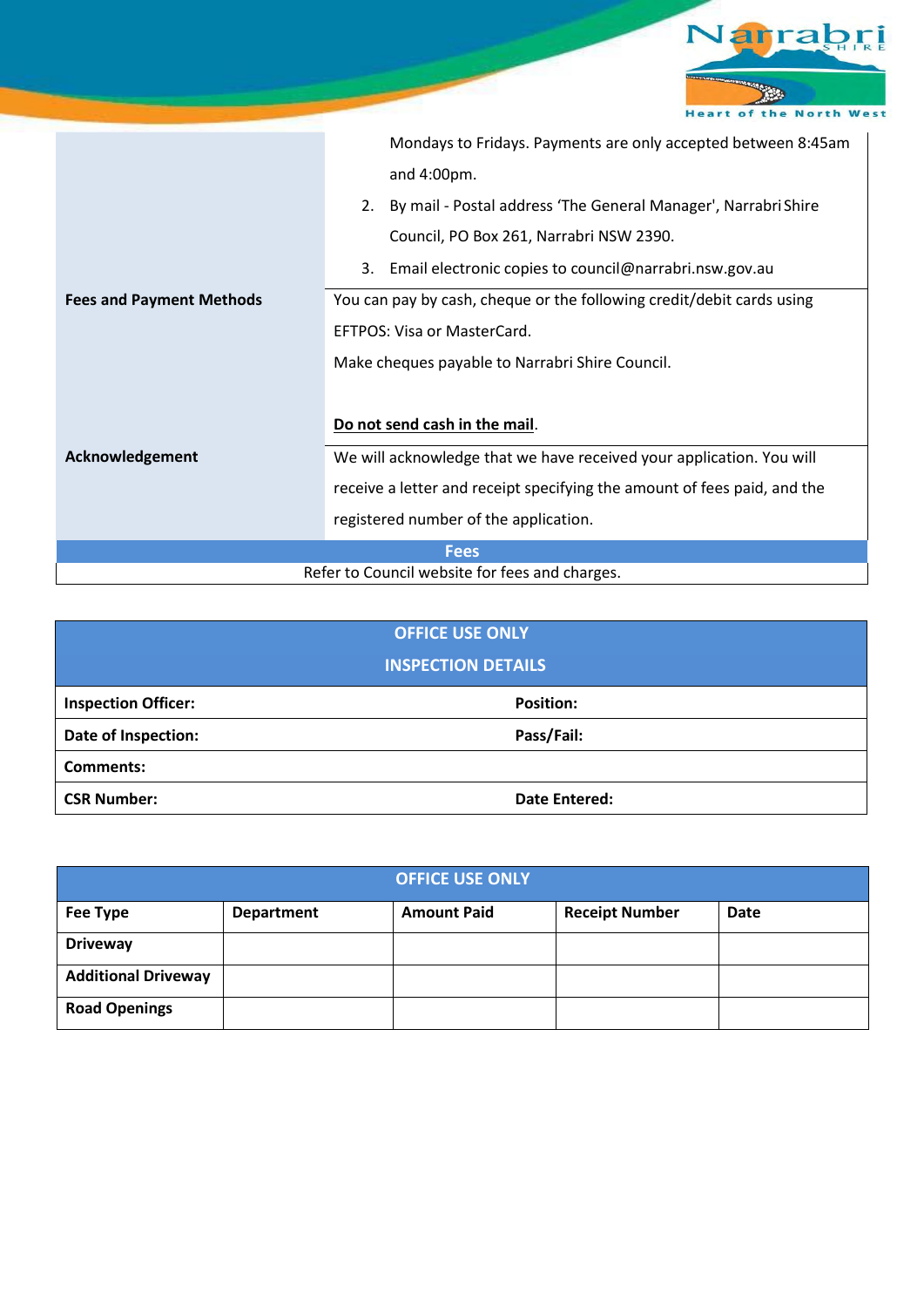

# **SPECIFICATION FOR THE CONSTRUCTION OF CONCRETE VEHICULAR FOOTPATH CROSSING**

# **1. TYPE OF CROSSING**

A. Domestic Type:

Crossings that are to be used by light traffic only, i.e. cars, utilities etc., are to be a minimum of 150mm thick. One (1) layer of reinforcing fabric minimum F82 to be included with minimum cover of 50mm from the top.

# B. Heavy Duty/Commercial Type: Crossings that are to be used by heavy vehicular traffic shall be a minimum of 200mm thick. Two (2) layers of reinforcing fabric minimum F82 to be included with 50mm cover top & bottom.

The above criteria are minimum standards and may be altered to accommodate unusual axle loading or difficult terrain, at the discretion of Council's Director of Infrastructure Delivery.

# **2. CONCRETE STRENGTH**

Concrete to be a minimum of:- 25MPa – Domestic Type Crossings

32MPa – Heavy Duty/Commercial Type Crossings

#### **3. FILLING UNDER CONCRETE**

All crossings to be constructed on a 100mm minimum thickness layer of approved compacted fill or granular material.

# **4. EXPANSION JOINT**

A strip of expansion joint material is to be provided between the edge of the crossing and the kerb layback and at the property boundary line.

# **5. SERVICES WITHIN THE FOOTPATH**

If any Council water mains are constructed within the footpath, two (2) construction joints or cuts of at least 25mm in depth shall be provided in the surface of the concrete. These joints or cuts shall be 800mm apart and centered over any such main.

If the crossing is to be constructed over a main cock or path cock, a suitable approved metal box is to be set into the concrete.

Persons wishing to construct a crossing should contact Telstra and Country Energy with regards to existing cables within the footpath, and also if any further extensions are proposed.

# **6. CROSSING GRADE**

The grade of the crossing between the boundary line and gutter shall conform within reason to the existing footpath level. It is desirable that the grade be between 2%, i.e. 1:50 and 4%, i.e. 1:25. If this criterion is not obtainable a change of grade within the crossing shall be determined and submitted to Council for approval.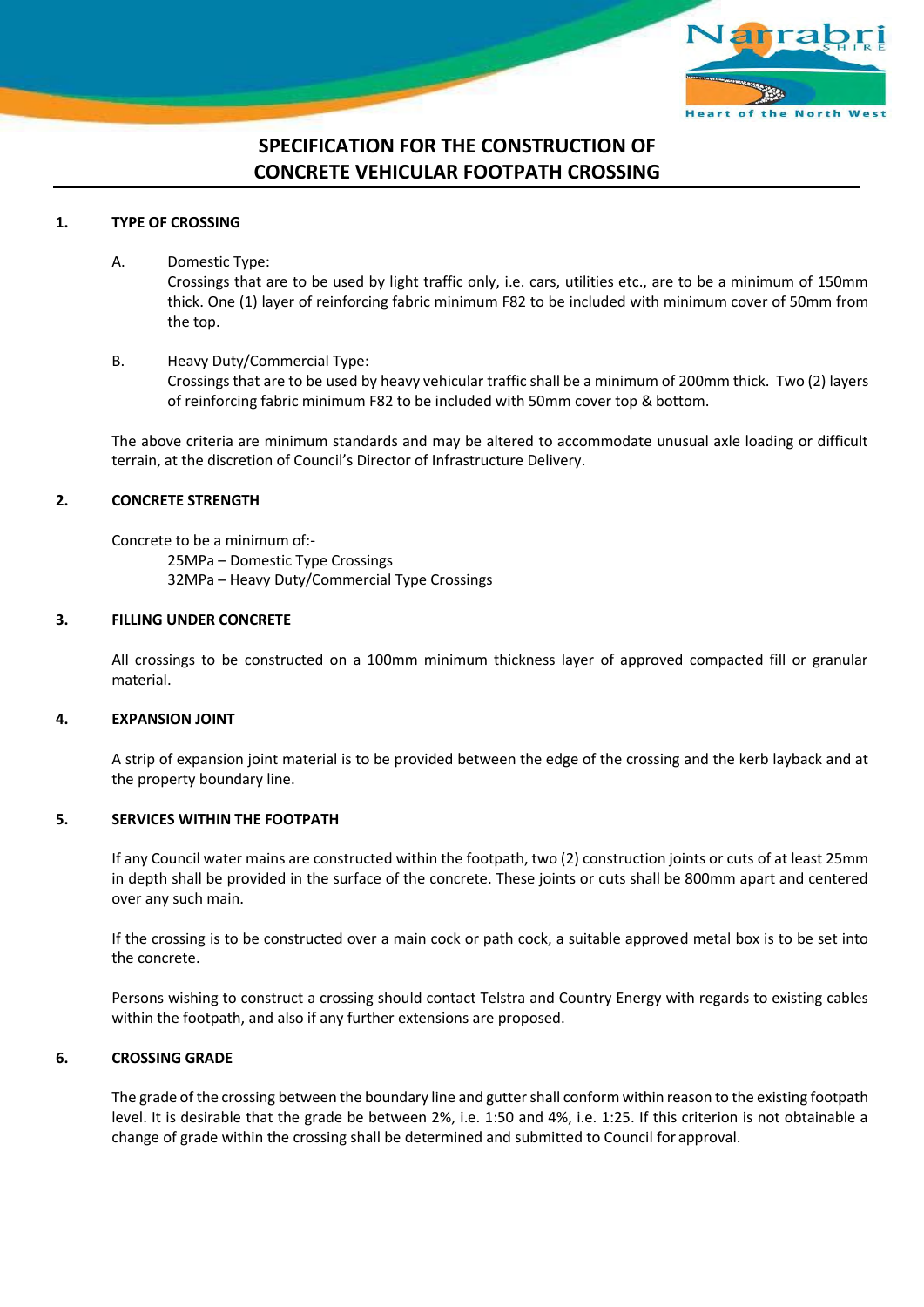

#### **7. SURFACE FINISH**

A standard non-slip surface shall be applied to the exposed surface of the crossing, i.e. wooden float; broom texture; sponge or similar.

Should the applicant desire a pressed or other non-standard texture finish to the exposed surface of the crossing, Council gives no undertaking to restore this type of finish.

#### **8. RESTORATION OF FOOTPATH**

Should restoration of the crossing be required, following work carried out on the footpath by Council:-

A) Council will undertake to restore the crossing;

OR

B) Pay compensation at a determined unit rate, this rate will be set by Council and will be in line with current restoration costs of standard finish reinforced concrete.

#### **9. NOTIFICATION TO COUNCIL**

**Council's Infrastructure Delivery Department shall be notified at least one (1) full working day prior to any concrete being poured, so that a final inspection may be made. The inspection will be carried out with all filling, formwork and reinforcing in place.**

A fee is charged for the inspection of a driveway (see Council's Management Plan) and this fee is to be paid prior to the inspection and lodged with Council's Engineering Services Department. The receipt at the time of inspection will be shown to the inspecting officer as proof of payment of the fee.

#### **10. RESPONSIBILITY OF THE APPLICANT**

The Council will not accept responsibility for any failure of the concrete crossing.

The applicant must make provision for the access and safety of pedestrians. Included is a minimum standard traffic control plan for footpath works. Signs and barrier boards may be obtained from Councils Narrabri West Works Depot, telephone (02) 6799 6866.

Council is to be indemnified against any claims for loss or damage that may occur during the progress of construction, maintenance, modification or removal, or any failure or lack of maintenance thereto, in the future.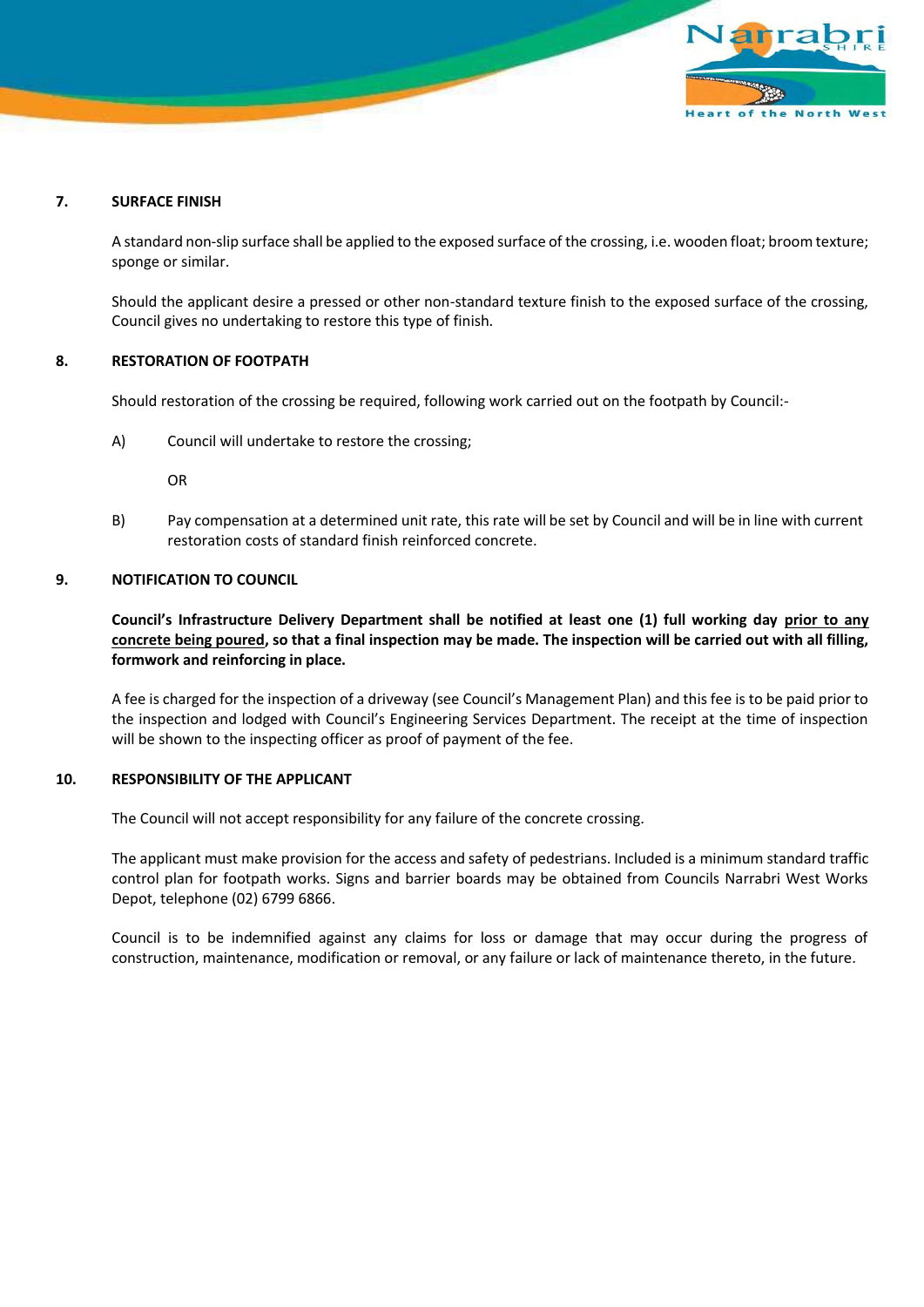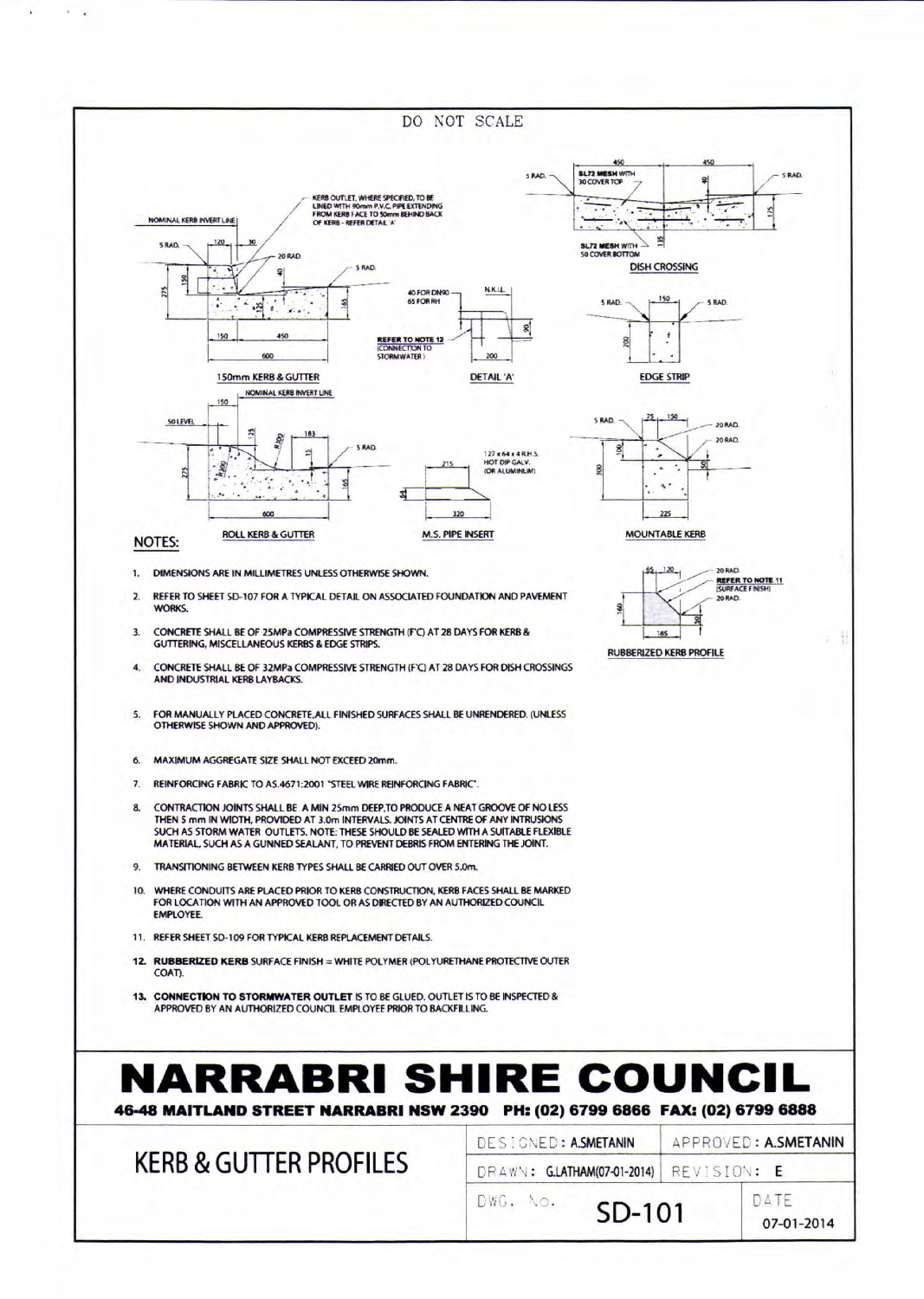

 $\bullet$  .  $\bullet$